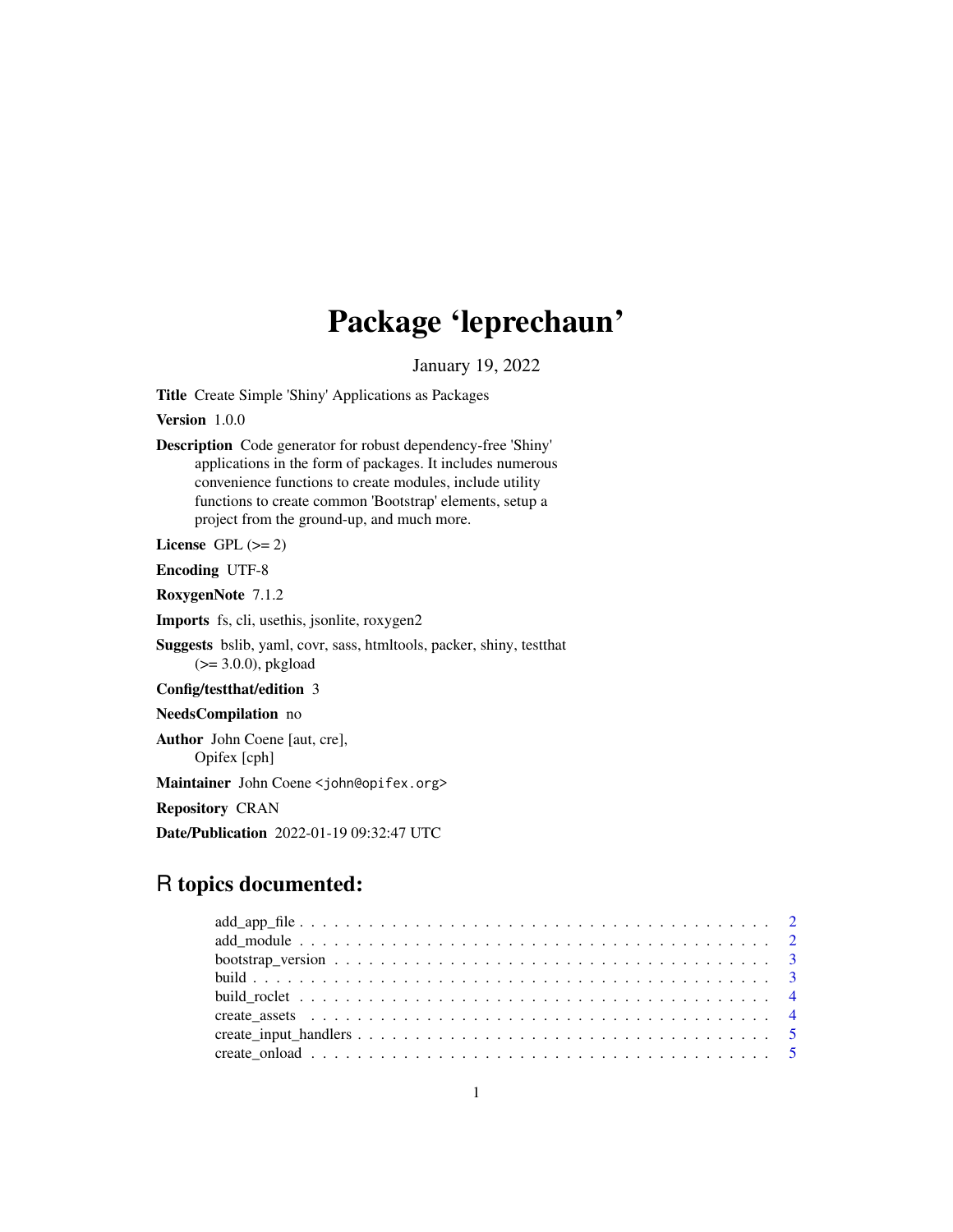#### <span id="page-1-0"></span>2 add\_module

| Index |  |
|-------|--|

add\_app\_file *Add App*

#### Description

Add the app.R required to run on RStudio Connect, RStudio server, and shinyapps.io.

#### Usage

add\_app\_file()

#### Value

Invisibly returns a boolean indicating whether the operation was successful.

#### Examples

## Not run: add\_app\_file()

add\_module *Add module*

#### Description

Add boilerplate for a module.

#### Usage

```
add_module(name)
```
#### Arguments

name Name of the module. This is used to dynamically create the names of the functions and file.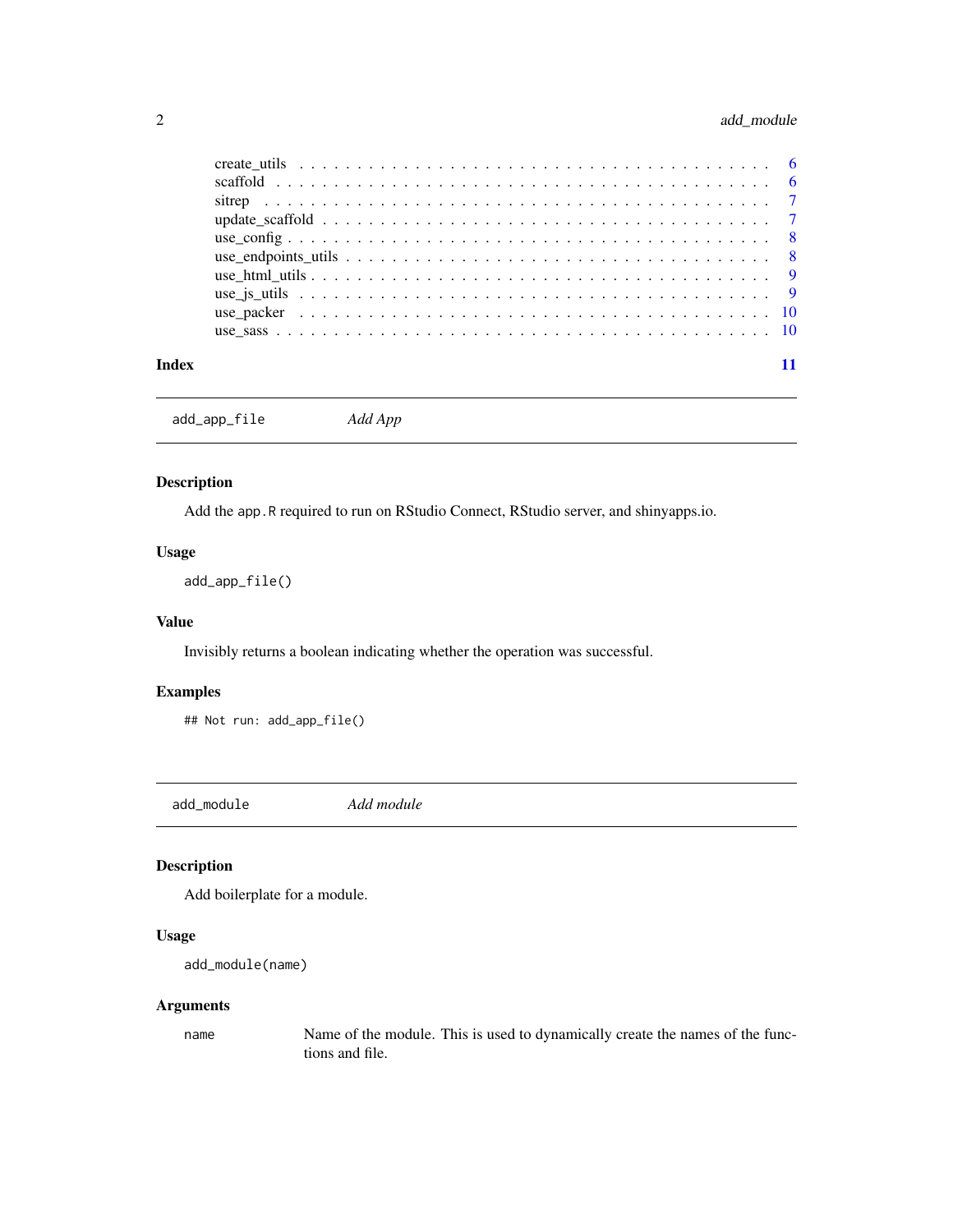#### <span id="page-2-0"></span>bootstrap\_version 3

#### Value

Called for side-effects, invisibly returns NULL.

#### Examples

## Not run: add\_module("module\_name")

bootstrap\_version *Default Bootstrap Version*

#### Description

Gets the default Bootstrap version based on the Shiny version installed. Shiny > 1.6 uses version 5 while earlier version use Bootstrap 4.

#### Usage

bootstrap\_version()

#### Value

An integer denoting the Bootstrap version.

#### Examples

bootstrap\_version()

<span id="page-2-1"></span>build *Build*

#### Description

Runs the various scripts that were created with setup functions.

#### Usage

build()

#### Value

Invisibly returns a boolean indicating whether the operation was successful.

#### Examples

## Not run: build()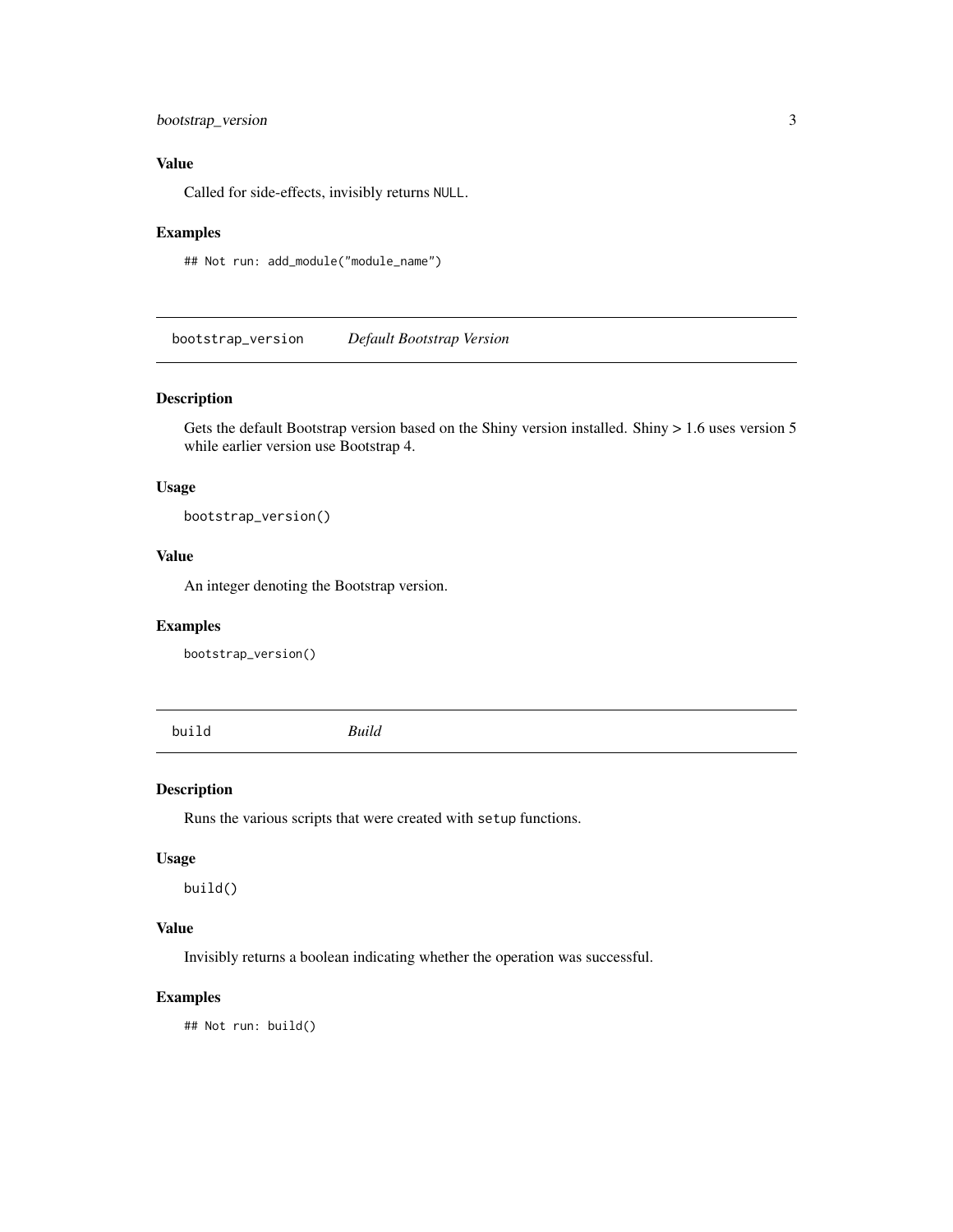<span id="page-3-0"></span>build\_roclet *Build Roclet*

#### Description

Roclet to run [build\(\)](#page-2-1) when documenting. Meant to be used in DESCRIPTION, e.g.: Roxygen: list(markdown = TRUE, roclets = c("namespace", "collate", "rd", "leprechaun::build\_roclet"))

#### Usage

```
build_roclet()
```
#### Value

An object of class roclet as expected by roxygen2.

create\_assets *Create Assets*

#### Description

Create assets function and file assets.R.

#### Usage

```
create_assets(quiet = FALSE)
```
#### Arguments

quiet Whether to print messages to the console.

#### Value

Invisibly returns NULL, called for side-effects.

#### Examples

## Not run: create\_assets()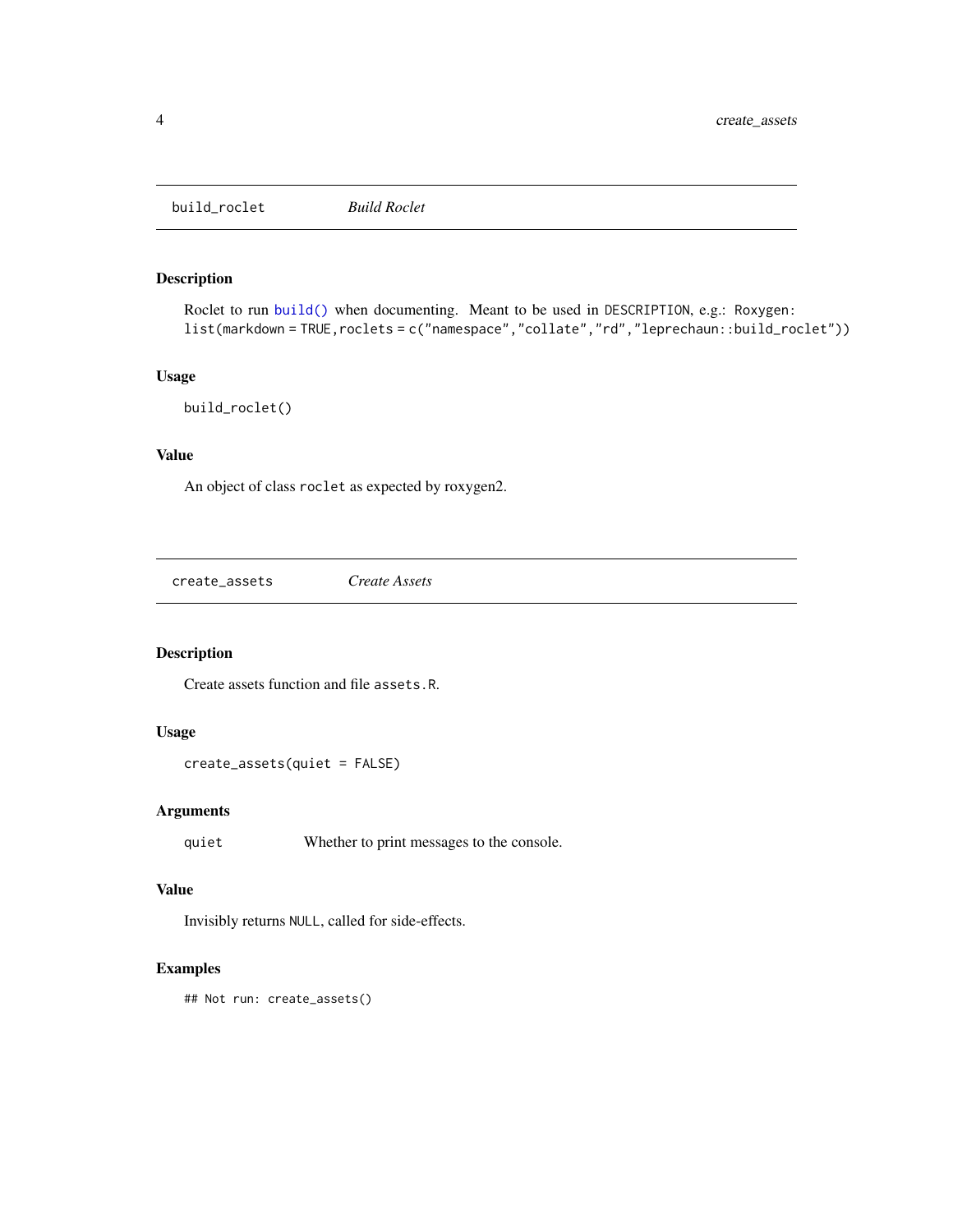#### <span id="page-4-0"></span>Description

Create input handlers functions and file inputs-handlers.R.

#### Usage

```
create_input_handlers(quiet = FALSE)
```
#### Arguments

quiet Whether to print messages to the console.

#### Examples

## Not run: create\_input\_handlers()

create\_onload *Create onLoad*

#### Description

Create zzz.R file containing .onLoad function.

#### Usage

```
create_onload(quiet = FALSE)
```
#### Arguments

quiet Whether to print messages to the console.

#### Examples

## Not run: create\_onload()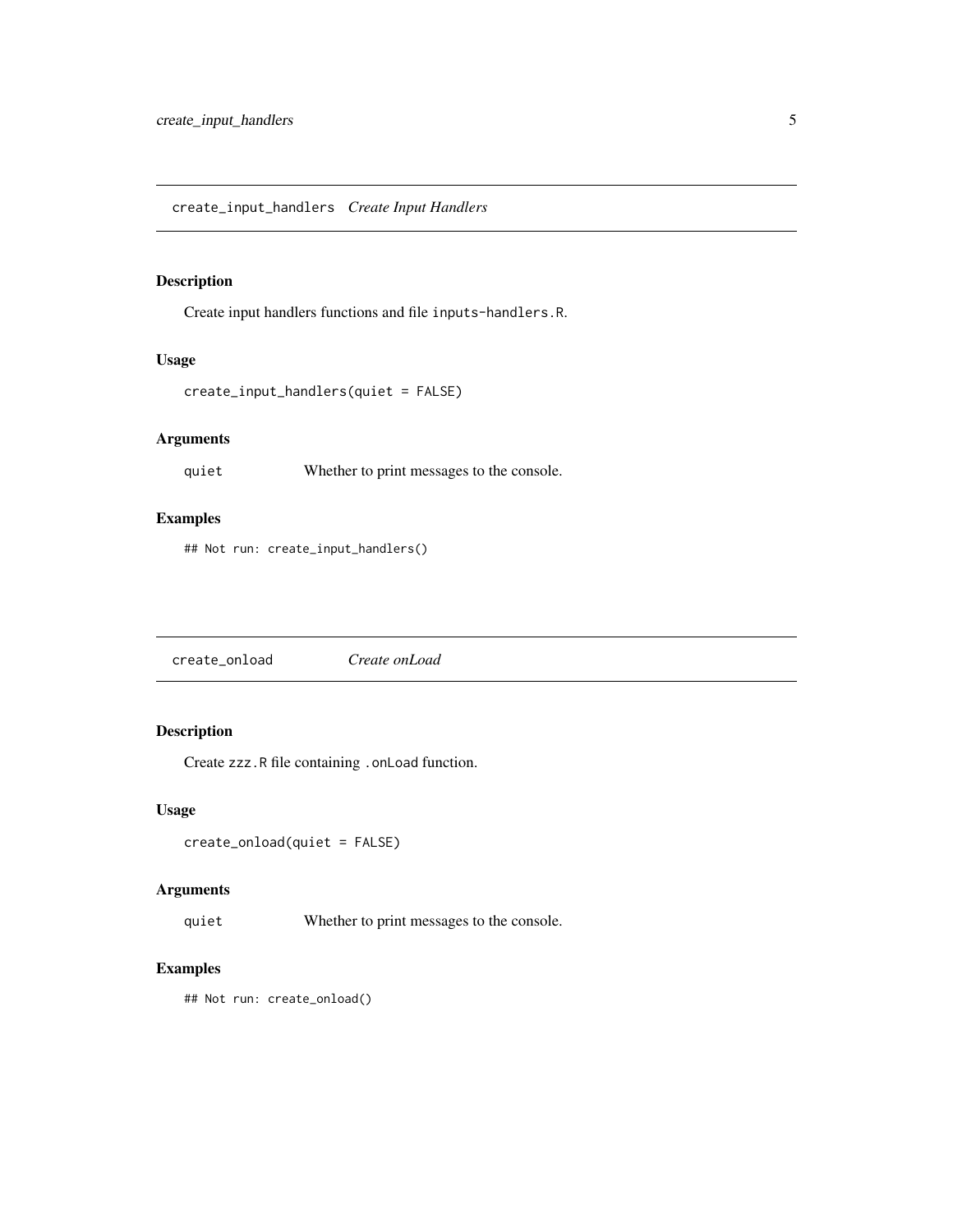<span id="page-5-0"></span>create\_utils *Create Utils*

#### Description

Create utils.R file containing helper functions.

#### Usage

create\_utils(quiet = FALSE)

#### Arguments

quiet Whether to print messages to the console.

#### Examples

## Not run: create\_utils()

scaffold *Scaffold Leprechaun*

#### Description

Scaffolds a leprechaun project. This must be run from within a package and should only be run once per project.

#### Usage

```
scaffold(
  ui = c("navbarPage", "fluidPage"),
  bs_version = bootstrap_version(),
  overwrite = FALSE
\mathcal{L}
```
#### Arguments

| ui         | Type of UI to use.                                                                                                                                                                                           |
|------------|--------------------------------------------------------------------------------------------------------------------------------------------------------------------------------------------------------------|
| bs_version | Bootstrap version to use. If shiny $> 1.6$ is installed defaults to version 5, other-<br>wise version 4.                                                                                                     |
| overwrite  | Whether to force overwrite all files. This is not recommended, make sure you<br>have save and/or committed and checked that the files that will be overwritten<br>can be before proceeding with this option. |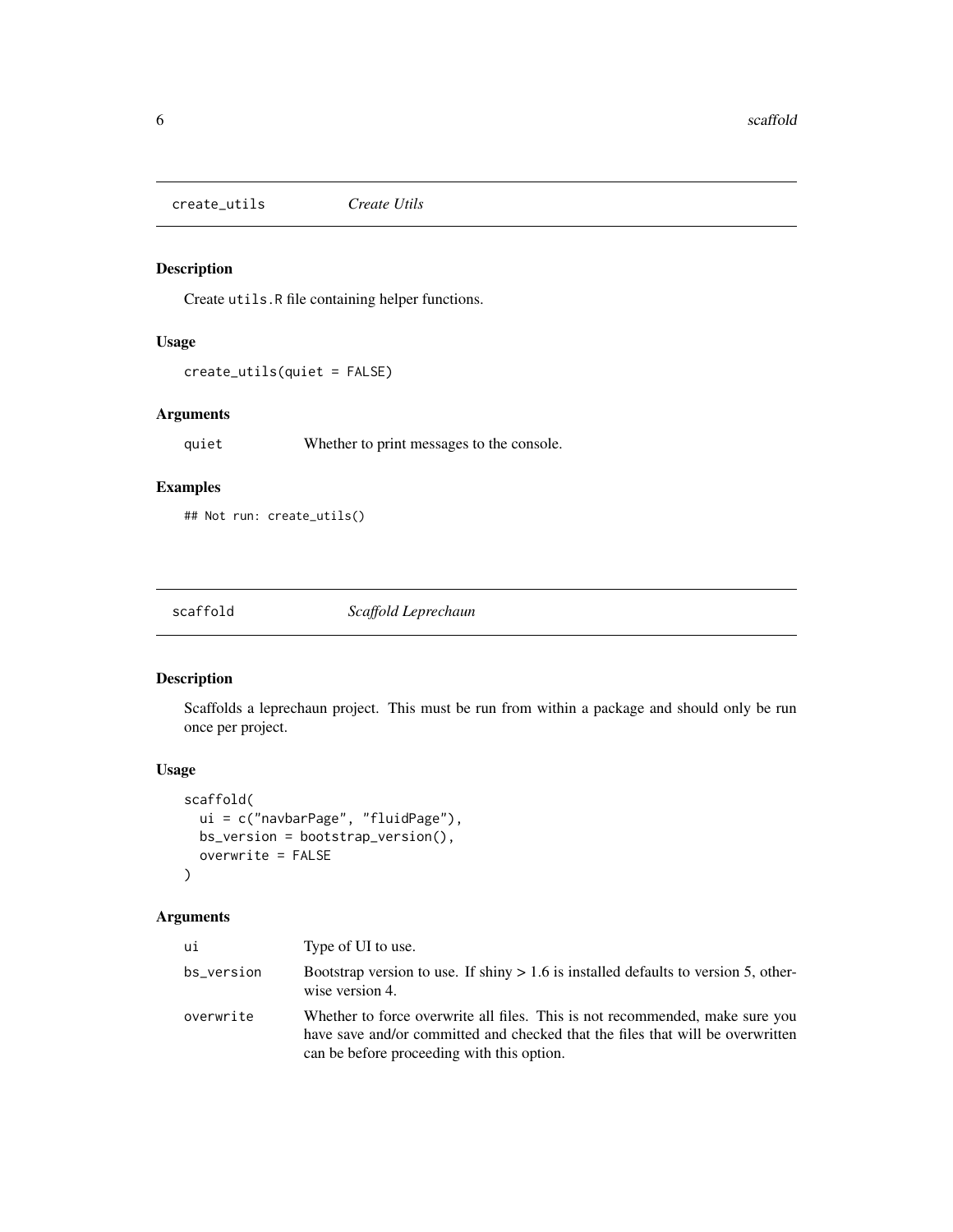#### <span id="page-6-0"></span>sitrep 2008 - 2009 - 2009 - 2009 - 2009 - 2009 - 2009 - 2009 - 2009 - 2009 - 2009 - 2009 - 2009 - 2009 - 2009 - 2009 - 2009 - 2009 - 2009 - 2009 - 2009 - 2009 - 2009 - 2009 - 2009 - 2009 - 2009 - 2009 - 2009 - 2009 - 2009

#### Value

Invisibly return NULL, called for side-effects.

#### Examples

```
## Not run: scaffold()
```
sitrep *Sitrep*

#### Description

Run a check on the project, prints useful messages.

#### Usage

sitrep()

#### Value

Invisibly returns a boolean indicating whether the operation was successful.

#### Examples

## Not run: sitrep()

update\_scaffold *Update*

#### Description

Update the scaffolded code to a new version of leprechaun.

#### Usage

```
update_scaffold(force = !interactive())
```
#### Arguments

force Force update, ignore safety checks.

#### Details

This reads the content of the .leprechaun lock file and updates it too.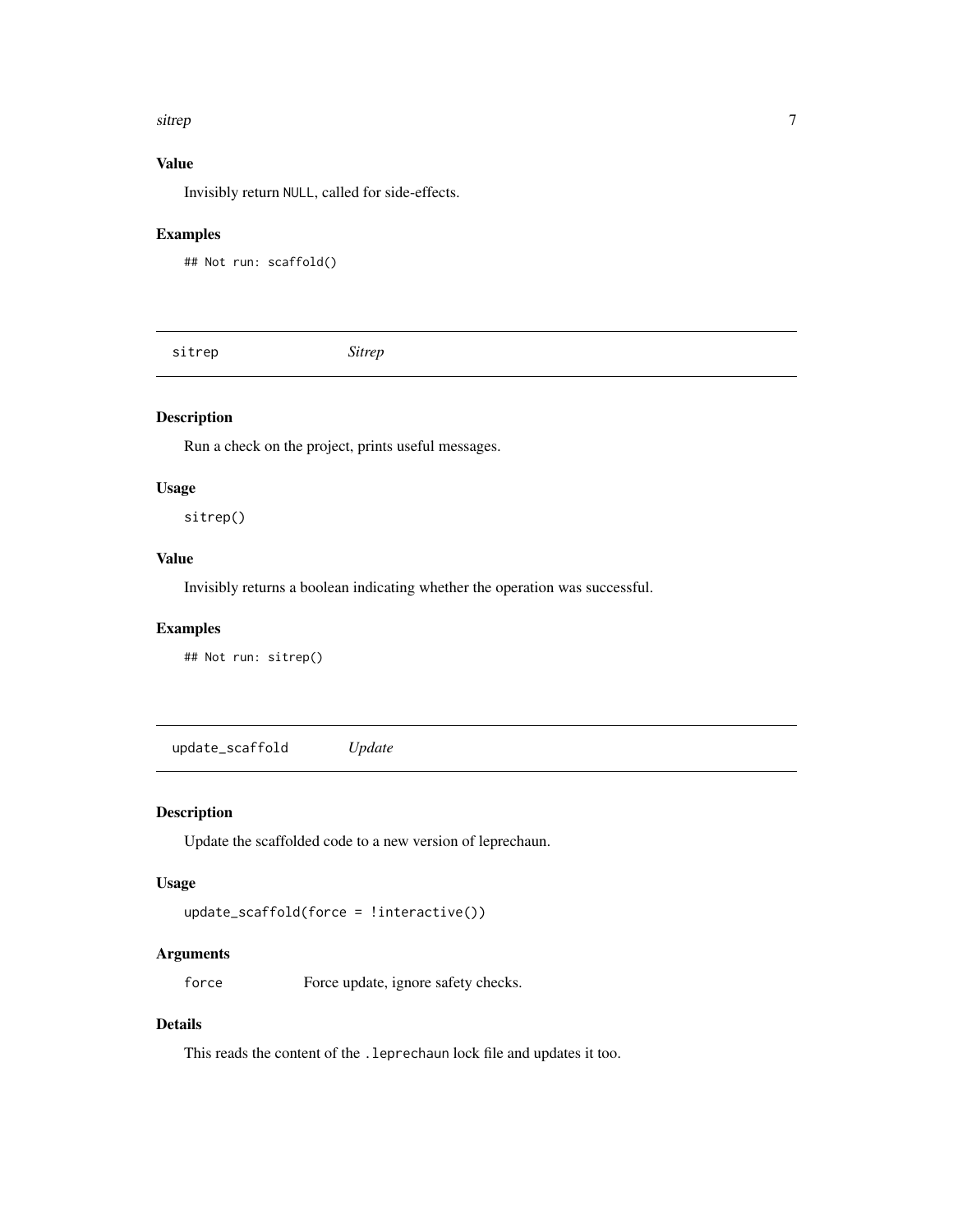#### <span id="page-7-0"></span>Value

Invisibly returns a boolean indicating whether the scaffold was updated.

#### Examples

```
## Not run: update_scaffold()
```
use\_config *Config*

#### Description

Setup a configuration file and helper functions.

#### Usage

use\_config(quiet = FALSE)

#### Arguments

quiet Whether to print messages.

#### Value

Invisibly returns a boolean indicating whether the operation was successful.

use\_endpoints\_utils *Endpoints*

#### Description

Add utility functions to create and serve session-specific endpoints.

#### Usage

```
use_endpoints_utils(overwrite = FALSE, quiet = FALSE)
```
#### Arguments

| overwrite | Whether to overwrite existing files. |
|-----------|--------------------------------------|
| quiet     | Whether to print messages.           |

#### Value

Invisibly returns a boolean indicating whether the operation was successful.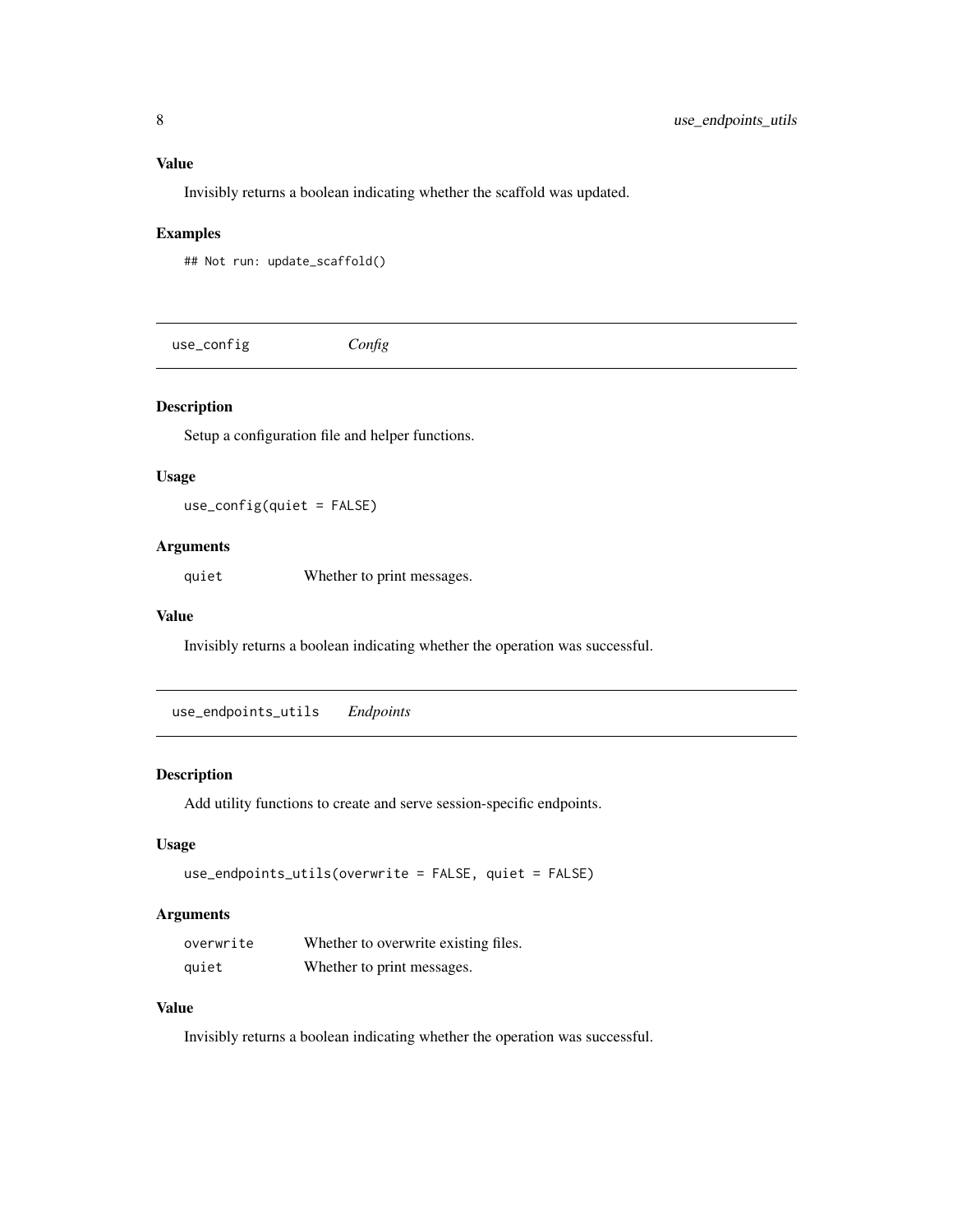<span id="page-8-0"></span>use\_html\_utils *Htmltools Utils*

#### Description

Add htmltools utility functions, e.g.: shorthands to create columns.

#### Usage

```
use_html_utils(overwrite = FALSE, quiet = FALSE)
```
#### Arguments

| overwrite | Whether to overwrite existing files. |
|-----------|--------------------------------------|
| quiet     | Whether to print messages.           |

#### Value

Invisibly returns a boolean indicating whether the operation was successful.

| use_js_utils | JavaScript Utils |  |
|--------------|------------------|--|
|--------------|------------------|--|

#### Description

Add utility JavaScript function, e.g.: to hide or show element in the DOM.

#### Usage

use\_js\_utils(overwrite = FALSE, quiet = FALSE)

#### Arguments

| overwrite | Whether to overwrite existing files. |
|-----------|--------------------------------------|
| quiet     | Whether to print messages.           |

#### Value

Invisibly returns a boolean indicating whether the operation was successful.

#### Note

This requires [use\\_packer.](#page-9-1) Also, it will require using [build.](#page-2-1)

#### Examples

## Not run: use\_js\_utils()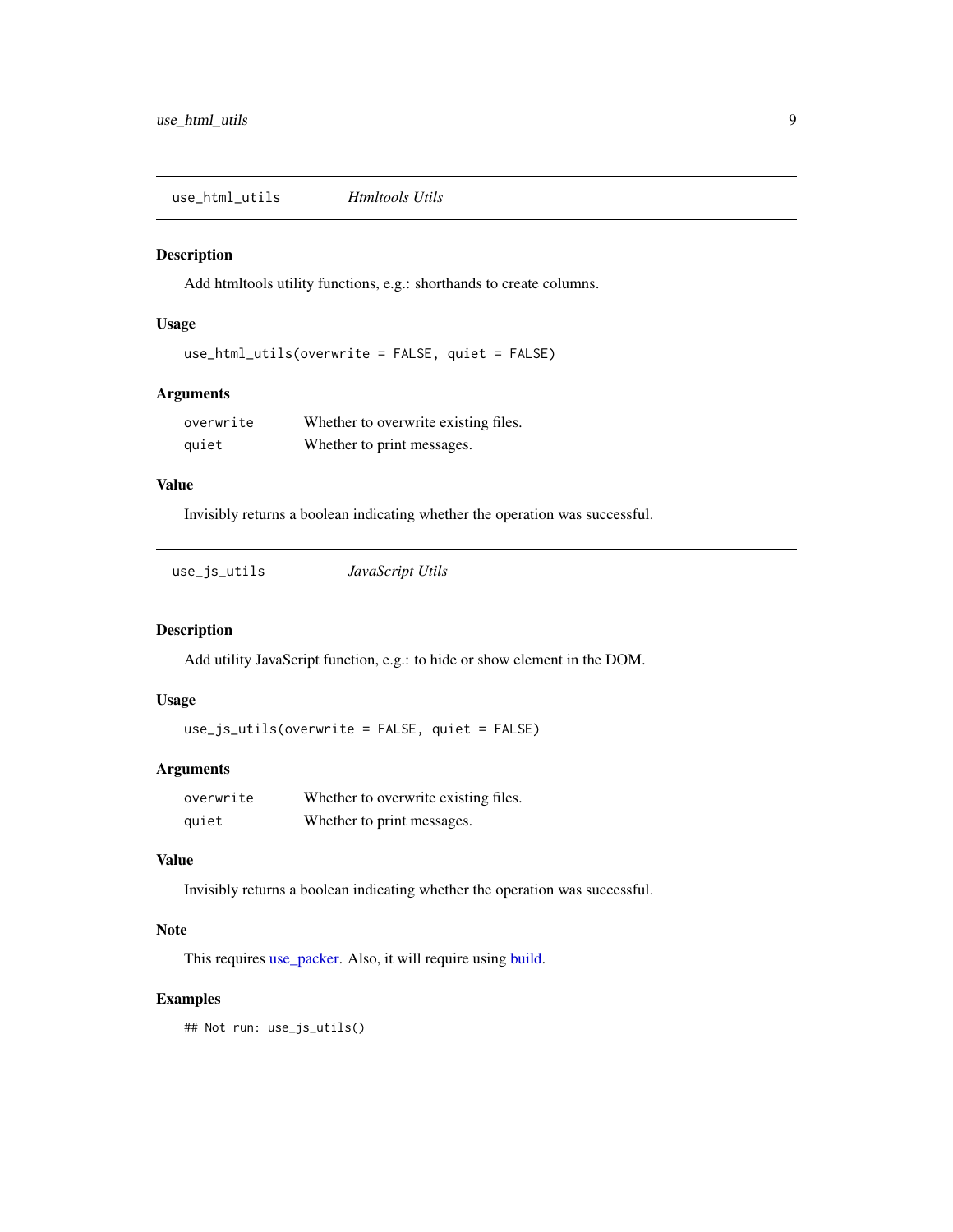<span id="page-9-1"></span><span id="page-9-0"></span>use\_packer *Packer*

#### Description

Setup a packer script to easily bundle the JavaScipt.

#### Usage

```
use_packer(quiet = FALSE)
```
#### Arguments

quiet Whether to print messages.

#### Value

Invisibly returns a boolean indicating whether the operation was successful.

#### Note

This requires a scaffold of packer already in place. Also, this will require using [build.](#page-2-1)

#### Description

Setup basic structure for sass and helper script for bundling.

#### Usage

use\_sass(quiet = FALSE)

#### Arguments

quiet Whether to print messages.

#### Value

Invisibly returns a boolean indicating whether the operation was successful.

#### Note

This will require using [build.](#page-2-1)